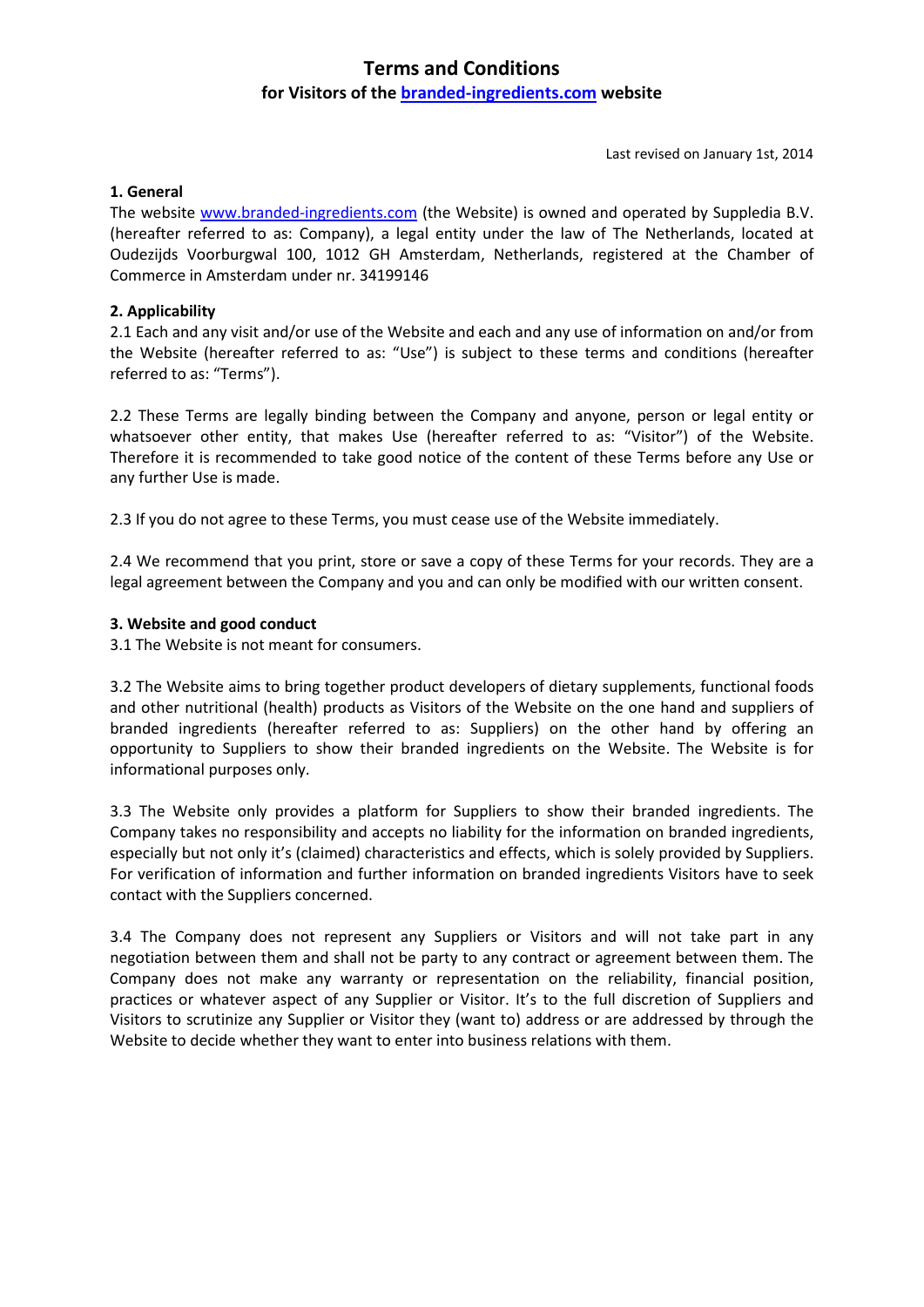3.5 The Visitor is allowed to use the Website only as expressly authorized by the Company in accordance with the aim of the Website under these Terms, and the Visitor agrees to use the Website and all information and other material on it as a good and fair user and will avoid any harmful, unlawful and/or criminal act and/or infringement of any right held by the Company or any other party.

3.6 The Visitor will ensure that no harmful elements, such as (but not limited to) viruses, worms, Trojan horses, will be transferred to the Website, or connected software and/or hardware, in course of the use of the Website by the Visitor.

#### **4. Denial of access**

When the Visitor has acted, acts or will act, or the Company has good reason to believe that the Visitor has acted, acts or will act in breach of these Terms or the law, the Company can deny access to the Website, without prior notice.

## **5. Communication with the Visitor**

The Visitor agrees that email and other electronic means of communication can be used by the Company for long distance means of communication with the Visitor. The Visitor agrees that such communication complies with any legal requirement that communication has to be in writing.

## **6. Intellectual property and other rights**

6.1 The content of the Website is protected by copyright, trademarks, patent, database and other (intellectual property) rights of the Company, its licensors and others. The Visitor acknowledges these rights and respects these rights shall remain with the Company, its licensors and these others.

6.2 The Visitor agrees not to (and agrees not to have, assist or facilitate another party to) copy, reproduce, transmit, publish, display, distribute, commercially exploit or derive the website and the information, works and materials on and in it. The Visitor is allowed to display, copy or store information, works and materials on and in the Website only as far as it is necessary for the aim of the website. Especially, but not only, commercial exploitation of the information, works and materials on and in the Website and other use thereof other than in accordance with the aim of the website is expressly forbidden.

# **7. Links**

7.1 Links to the Website may only be established with prior written consent of the Company.

7.2 Links on the Website to other websites are to be used at the sole discretion and risk of the Visitor. The Visitor agrees that the Company has no responsibility and no liability for such other websites and/or the content, the privacy policies, the use made by others, the functionality and the security and safety of such other websites and the Company has no responsibility and no liability for products and/or services offered or advertised for on such other websites.

#### **8. Privacy**

The Company processes personal data according to the applicable data protection rules. Personal data on Visitors are processed for the purposes of the Website. These personal data may also be used for informing the Visitors about other services and products offered by the Company and its associated companies.

# **9. Complaints**

If you have any complaint, e.g. about the Website or its content, or the use of the Website by others, please contact us via email or mail.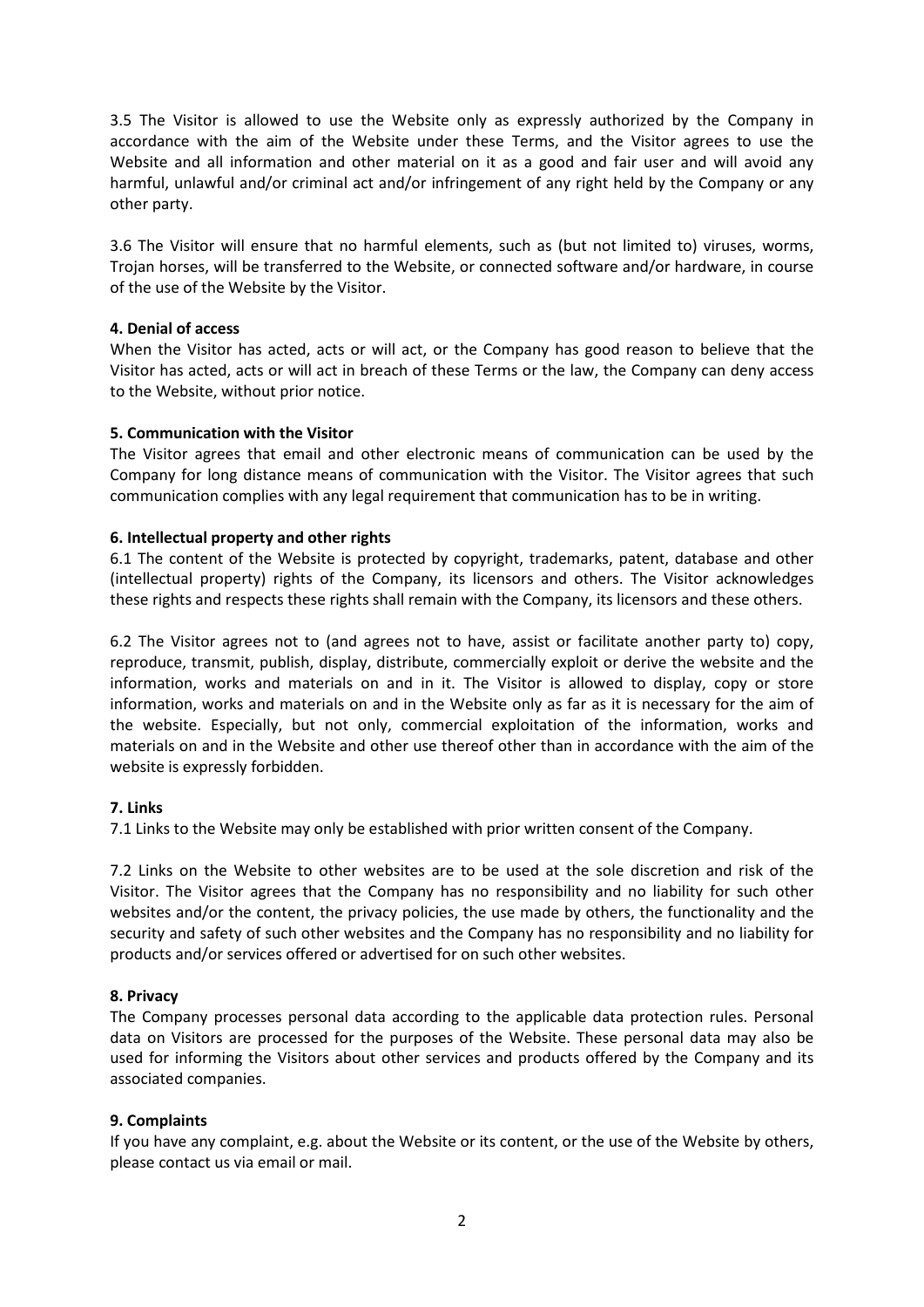## **10. Liability**

10.1 The Website is provided on an 'as is 'and 'as available' basis without any representation, endorsement, warranty or guarantee, express or implied, unless otherwise expressly stipulated, in relation to the information, materials and other content found or offered on the Website, especially when it has been provided by third parties such as Suppliers. The Company does not control or check information of third parties, such as Suppliers, on the Website. It's the sole responsibility of the Visitor to verify information and such before acting upon it.

10.2 The Company does not guarantee that the website will meet certain specifications or functionalities and does not warrant that the Website will be available and accessible without interruption or failure, and that the Website will be free from viruses, worms, Trojan horses and/or other harmful elements. The Visitor bears the risk of using the internet and acknowledges its own responsibility for the protection from denial-of-service attacks, viruses, Trojan horses, worms, logic bombs, spyware, and all other malicious or technologically harmful material that may cause damage to hardware, software and all other means of IT/ICT.

10.3 The liability of the Company, under contract law as well as under tort law and any other kind of law possibly vesting liability, is excluded, except for matters for which it would be unlawful for the Company to exclude its liability.

If the Company is liable, the liability of the Company will be limited to a total amount of 5% of the turnover of the Company related to the Website in the year the liability has arisen, with a maximum of € 3.000,00. Within this limitation no compensation can be seized for damages concerning:

- IT/ICT hard- and/or software;
- loss and/or restoring of data or information;
- all (other) consequential damages, such as (but not limited to) loss or missing of business opportunities, sales, contracts, clients, customers, turn-over, and/or time spent or lost by the registered company, it's staff and/or personnel or money spent or costs made by or on behalf of the registered company;
- reputation and/or good name

10.4 Claims for damages shall expire when they have not been submitted to the Company in writing by registered mail within a period of 13 months from the day following the day on which the registered company became aware, or should reasonably have become aware of the damages and of the Company as the liable party.

10.5 This clause on liability is also stipulated on behalf of personnel working at the Company.

10.6 The Visitor will protect and/or hold harmless the Company, procedurally as well as financially, from every action and/or claim imposed on the Company by a third party or authority concerning any action carried out by the Visitor. The Visitor will reimburse all reasonable costs the Company suffers and/or has to pay, including legal representation, in respect of handling such claim and/or action by a third party or authority.